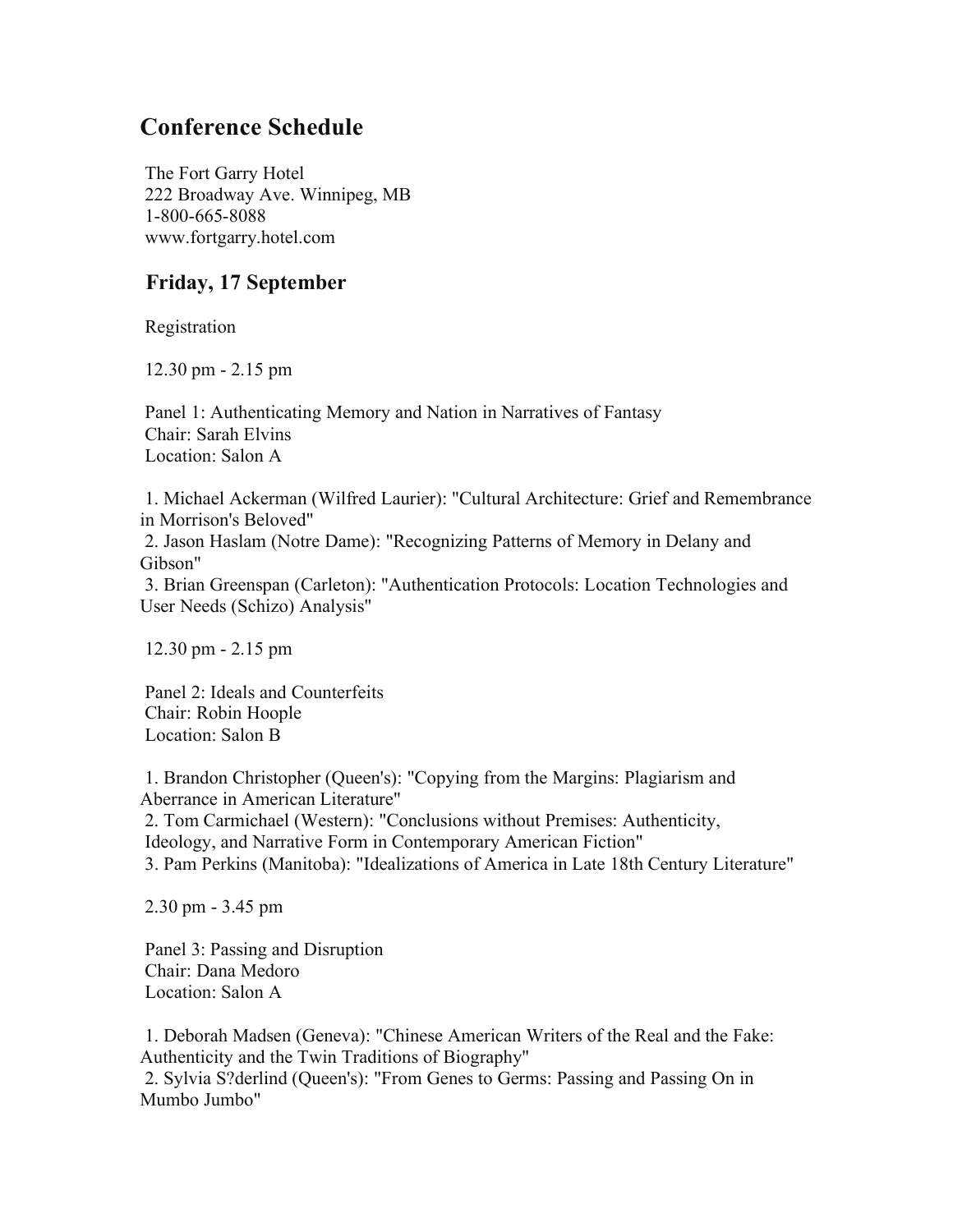3. Josh Toth (Western): "Deauthenticating Community: The 'Passing' Tradition of Clare Kendry in Nella Larsen's Passing"

7.00 pm

 Keynote Speaker: Sasha Torres Introduction by David Churchill Location: Gateway Room Reception to Follow

## **Saturday, 18 October**

9.00 am - 10.45 am

 Panel 4: Authentic Patriots Chair: Brenda Austin-Smith Location: Salon A

 1. Robin Hoople (Manitoba): "Great Stone Faces: Henry James, Theodore

Roosevelt, and the Quest for American Authenticity"

 2. Stephen Longstaff (York): "Male Writers & Military Service: Feelings of Authenticity and Marginality among Draft-Eligible American Intellectuals, from the Civil War to Viet Nam"

3. Bruce Tucker (Windsor): "Jessica Lynch and the Making of an American Icon"

9.00 am - 10.45 am

 Panel 5: Imagined "Indians": Aboriginal Images in Literature and Film Chair: Jarvis Brownlie Location: Salon B

 1. Pauline Wakeham (Alberta): "Screening the (In)Authentic: Edward Curtis' In the Land of the Headhunters and the Celluloid Reconstruction of Pre-Contact Origins" 2. Taryn Plett (Manitoba): "A Face which Showed Nothing: Imagined Authenticity in Faulkner's 'Indian' Stories" 3. Sara Humphreys (Waterloo): "Hope Leslie and the Concept of Authentic American-Indian Oration" 4. Jack Donaldson (George Washington): "Aboriginal People in Roman Catholic Art"

11.00 am - 12.45 pm

 Panel 6: Consumptive Citizenship Chair: Tina Chen Location: Salon A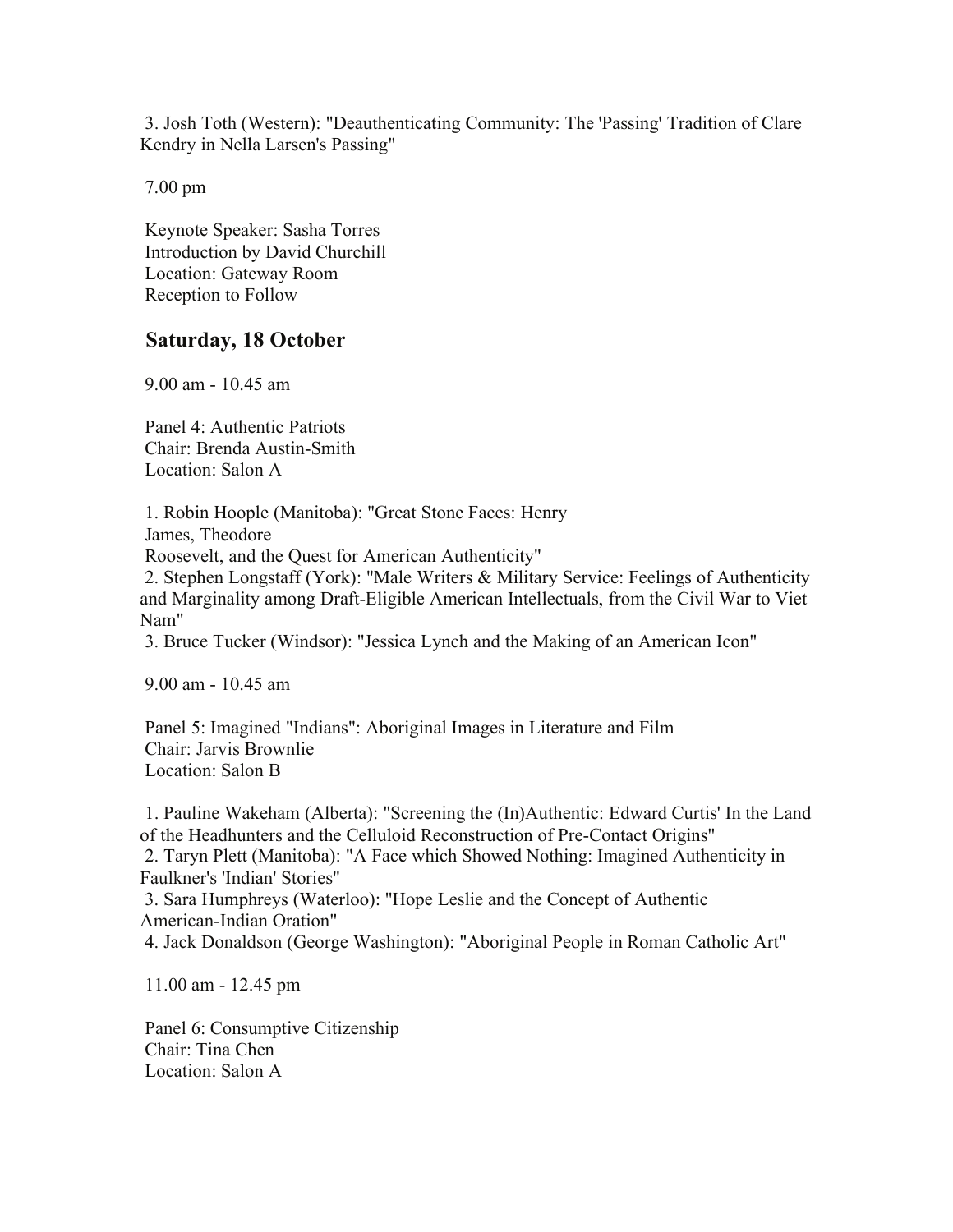1. Joe Clark (Brown): "Amazing! Sensational! Authentic! True Magazine and the Selling of Manly Reality"

 2. Susannah Walker (PEI): "'Color it Black, Baby, But By All Means Color it': Commercial Beauty Culture and the Politics of Appearance for African American Women in the Black Power Era"

 3. Sarah Elvins (Notre Dame): "Authenticity and Community: Local Retailers and 'Outside' Competition in Western New York State, 1920 -1940"

11.00 am - 12.45 pm

 Panel 7: Silent Majorities and Huddled Masses Chair: David Churchill Location: Salon B

 1. Kevin Yuill (Sunderland): "Richard Nixon's 'Silent Majority' and the Creation of the White Victim"

 2. Rob Holton (Carleton): "The Huddled Masses: Briefcases in Hand and Yearning to Breathe Free"

 3. Sunny Stalter (Rutgers): "Not Everybody Has Roots: Authenticity, Illegitimacy, and Marginal Femininity in Paterson"

12.45 pm - 2 pm Lunch On Your Own

2.00 pm - 3.45 pm

 Panel 8: Taxonomies and Technologies Chair: Roewan Crowe Location: Salon A

 1. Chantal Nadeau (Concordia): "Queer Species and the Contentious Quest for Rights"

 2. Lesley Larkin (Washington): "Authentic Mothers, Authentic Daughters and Sons: Ultrasound Imaging and the Construction of Fetal Sex and Gender"

 3. Monique Dumontet (Manitoba): "The Discourse of Species and the Question of Authentic Humanity in Melville's Moby Dick"

2.00 pm - 3.45 pm

 Panel 9: Adaptation and the Reel Chair: Brian Greenspan Location: Salon B

 1. Brenda Austin-Smith (Manitoba): "Sex and the Maiden: The Erotic Adaptation of The Wings of the Dove" 2. Leslie Saunders (York): "The 'Hood of Clement Virgo' and The Planet of Junior Brown"